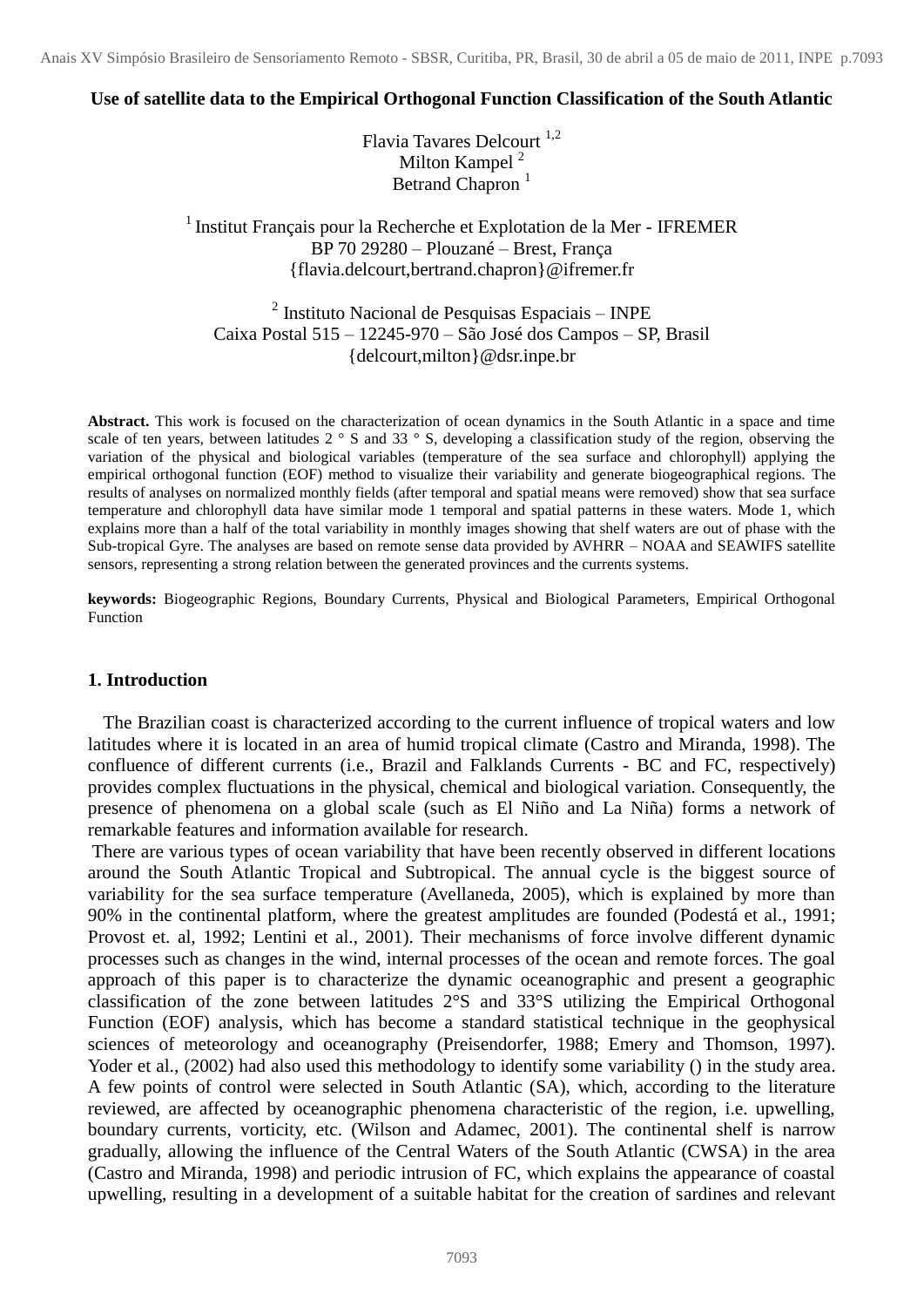source of nutrients in the photic zone (Matsuura, 1986).

The focus of the study is to develop a descriptive analysis of the southwest Atlantic observing the variation of physical and biological variables. The compilation of two different tools of measurement is the main theme of the paper, combining sea surface temperature (SST) and ocean color (chlorophyll - CHL). The comparison of the patterns modes obtained provides enough information about ecological provinces showed in the area.

## **2. Methodology**

The data processing was carried out using the MatLab 7.0 programming language. The products used in this study are monthly global data such as AVHRR sensors for the measurement of SST (Sea Surface Temperature) at 4 Km resolution, Version 3 SeaWiFS images corresponding to the concentration of chlorophyll at 9 Km (Hooker and Mcclain, 2000), completing a study conducted over a period of 10 years (from January of 1998 until December of 2007). To the set of data normalized by the correspondent standard deviation, were applied some of basic statistics analyses, as the Empirical Orthogonal Function application (EOF), in order to study variations in time and space.

All values were estimated for each image, considering the possible errors by missing data due to cloud cover. To treat this type of problem was applied a filter for a window of  $0.5^{\circ}$  X  $0.5^{\circ}$ resolution, running the failed region represented by the images, followed by the average of nearest neighbors in the fields. Under no circumstances mean field was used to fill empty areas in more than three consecutive times. As the two databases used with different degrees of resolution, was considered resolution data of ocean color as a basis to remodel the remaining sets monthly images of 0.09 °X 0.09 °, resulting in arrays of 700 x 360 pixels (Figure 3.1).

In the SST data was applied the interpolation method proposed by Gigliotti et al (2009) to fill gaps. In the matrices was applied the transformation of digital levels of surface temperature by multiplying their values by the scaling factor and then adding the error. Those concerning the concentration of chlorophyll can be approximated to a lognormal distribution of base 10. In terms of zoning under study in the South Atlantic region, was originally considered in the classification between coastal region and tropical twist Longhurst (1998) for ecological provinces based on a subclassification. According to the criterion noted in Vantrepotte and Mélin (2009), was took into account the possible influence of two other provinces suggested (ETRA - Eastern Tropical Atlantic and Benga - Benguela Current) to carry out clustering analysis. Like that the variability analysis was performed through the application of the Empirical Orthogonal Functions, which, as well as the methods of singular value decomposition (SVD), calculates the temporal amplitudes, the spatial oscillation modes and their corresponding eigenvalues (Yoder et al., 2002). This procedure enables a reliable analysis of the anomaly fields, extracted and normalized after classification zones and the subtraction of the climatology of the original series of data. According to Yoder and Kennelly (2003), the vector amplitude time series associated with the spatial pattern of each mode is dimensionless and represents the evolution of spatial mode in time. Thus, the values deviate significantly from the overall average pattern, i.e. are out of phase with the same, the pixels in the spatial modes have similar values, however, present different signals (ranging between positive, negative). In Section 3.1, the dimensionless amplitudes of the time series are exhibit, which describe the changes for each mode of oscillation and spatial patterns and identify certain areas of the ocean.

## **3. Results and discussion**

For all chlorophyll and SST data sets, more than 98% of the variability is contained in the seasonal signal, so the first mode overwhelms the lesser modes. By removing the temporal and spatial means, the dominant seasonal signal was reduced (Yoder et al., 2002). Normalization was applied by dividing each pixel by its standard deviation (Davis 1973), which reduces the extremes in areas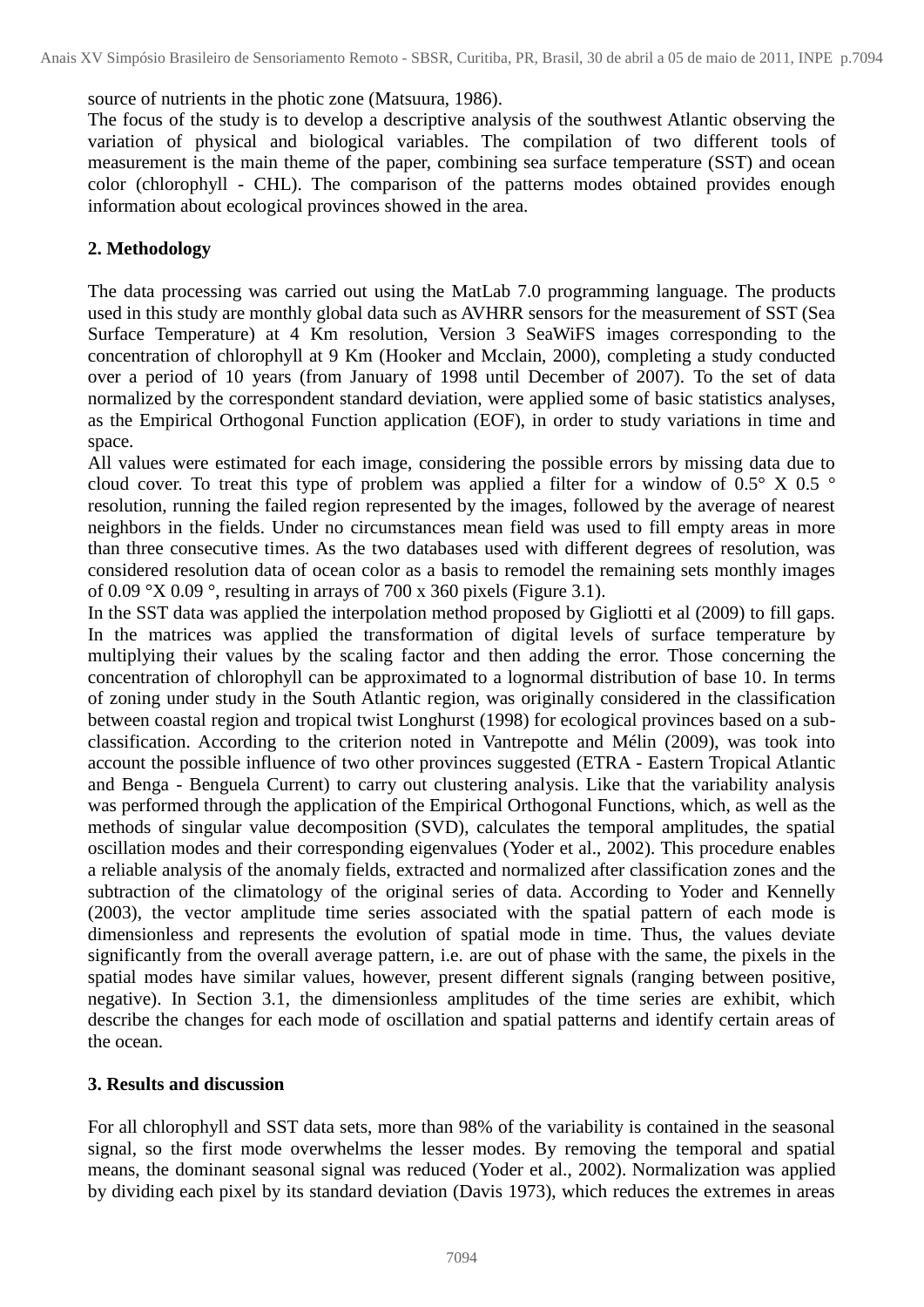of high variability relative to areas of low variability without completely damping out the anomalies, and allows the comparison of results on chlorophyll and temperature. One characteristic and advantage of a combined EOF is that the two variables will have the same time-varying amplitudes, thus making it very easy to detect and interpret common seasonal patterns (Bretherton et al. 1992).



Figure 3.1: 10-year mean chlorophyll from SeaWiFS sensor (left) and sea surface temperature form NOAA (right); black thick line refers to 1000m isobath.

The EOF method was applied to the chlorophyll original data set in order to classify the whole area in the 6 smaller study points. From them were extracted the anomalies fields (from both variables), which have the most important content to variability study. The anomaly analyses, when applied to middle latitudes, allows the study of variations with time scale in months and few years (2-3 years), even if the pattern repeats every 12 months to explain much of the variability in most cases. The annual cycle of weather patterns can mask low frequency, thus removing the dominant seasonal signal, allows the analysis of smaller fluctuations associated with climate change.

The equatorial zone represented by the Figure 3.1 is characterized by the abundance of warm water, therefore small differences are observed in temperature in accordance with the changing seasons of the year (not represented). Locations near to northeastern Brazil are under influence of Convergence Zone and other Amazon's river discharges. As the east coast of the country with constant influence of the Brazilian Current (BC) and its proximity to the 'National Marine Park of Abrolhos' perhaps accuse some signal into the data set. The proximity of Cabo Frio – RJ (41.75  $\degree$  W / 25.375  $\degree$  S), belongs to the Southeastern Brazilian Bight (SBB), break of the coastline, this region has numerous islands and discharge of rivers (such as the Complex Estuarine Paranaguá-Cananeia). It is also the area of migration of different economically important species related to the current regime, which is influenced by BC and also the seasonal intrusion of FC. Previous studies claim eddies formation from its boundary currents (Ciotti and Kampel, 2001). Known as one of the main areas of upwelling on the Brazilian coast, is the point of outcrop waters laden with nutrients, thus presenting a rich ecosystem. In the region located near the Cabo of Santa Marta (coordinates 56.75°W and 30.375°S), near the island of Florianopolis, the mechanism of mass transport of cold water originating from offshore is poorly understood. There is an important relationship with the Patos Lagoon deal with the existence of several discharged of rivers around. The set makes this area grow richly diverse ecosystems, and the presence of endemic species is favorably to a deeper study.

# **3.1 Oscillation Modes**

From the ocean color data set analyzed it was possible to observe four relevant patterns of oscillation that represents around 78% of total variability in the entire region. The fact of the variability been explained only by a few oscillation modes, is consistent with the simplicity and coherence of those patterns modes which describes the zone. The first mode, with a 68.7% of the variability explained turns around the annual cycle, represented in Figure 3.2 It is clear the division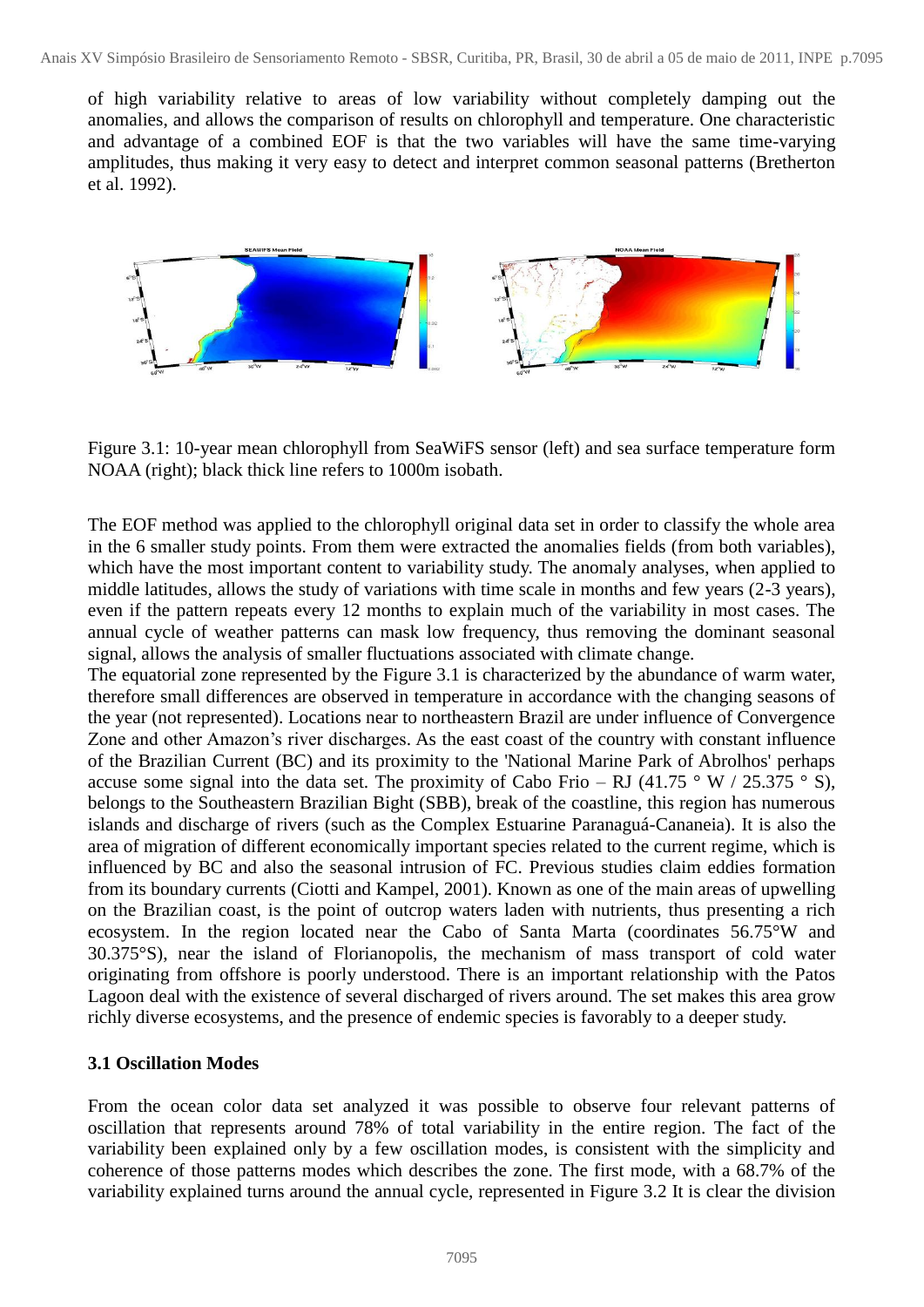in two principal variability areas: coastal and Southeastern Equatorial zones, which contrasts with the oligotrophic zone from the Subtropical Gyre. In the second mode, represented in 5.63% of total variance, it is easily to identify some of the principal variability zones used in the present study. The third mode (Percent of Variance Explained - PVE 2.39%), which reaches the 77% of variance explained, shows a representation of a variability in phase between southern platform area and the rest of the ocean zone. For the SST results, more than 99% of the variability is explained by the first mode, describing the seasonal pattern. According to Gigliotti et al. (2009) the senoidal pattern is appropriate because it describes the behavior of the approximate mean cycle of SST. Others patterns are showed, even if they appears to be irrelevant to the present study.



Figure 3.2: oscillation modes (1 to 4) originated from the EOF applied in the SST and CHL data set. Graphs of amplitudes are represented by Time in years; spatial patterns in Degrees for SST values and Log10 units - final values must be exponent in base 10.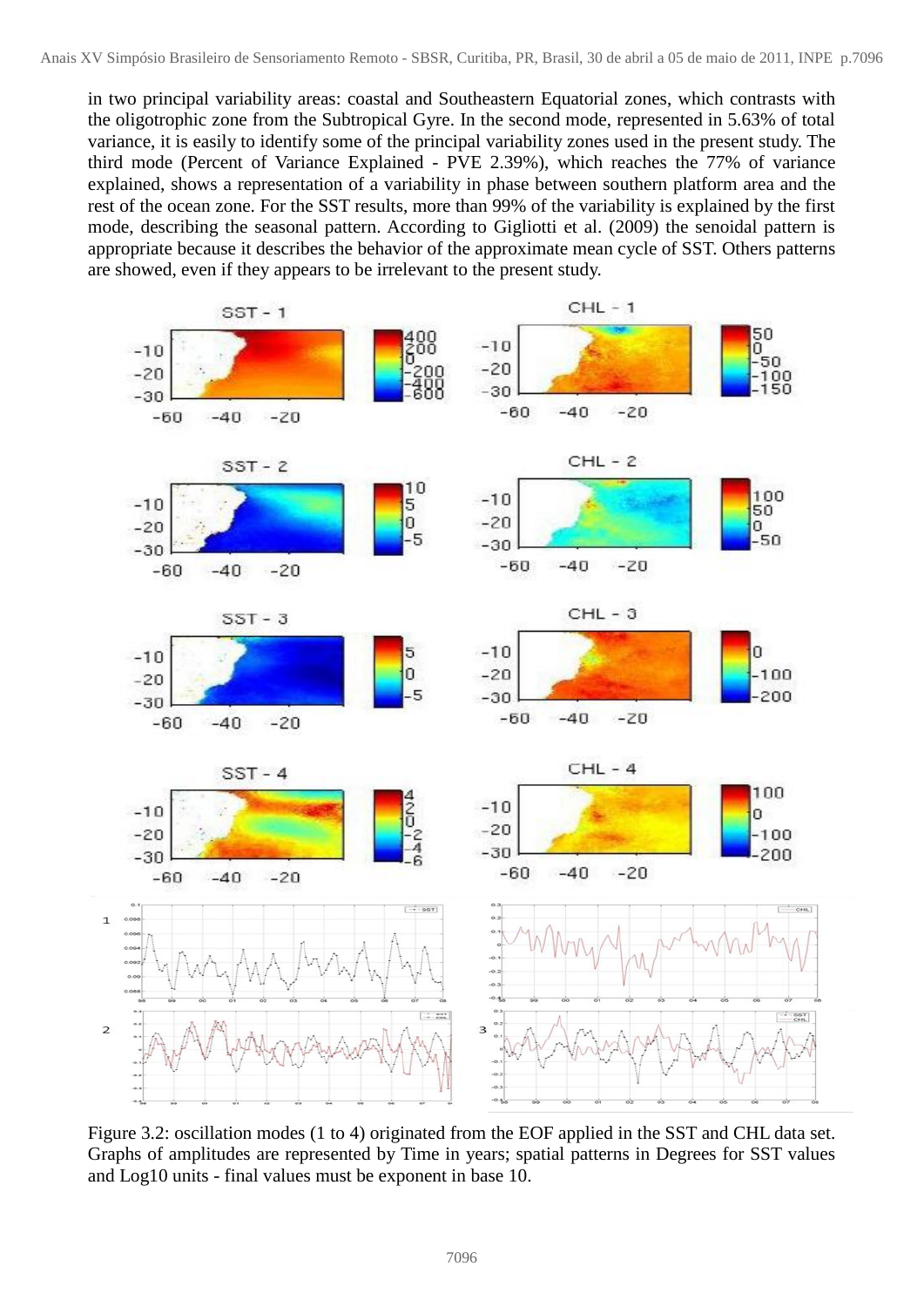

Figure 3.3: oscillation modes originated from the EOF applied in the original CHL data set. Graphs are represented by Time in years; spatial patterns in Log10 units - final values must be exponent in base 10. Black thick line refers to 1000m isobath.



Figure 3.4: year mean chlorophyll from SeaWiFS sensor. Yellow lines represent EOF method classification, while black thick line refers to 1000m isobath. Representation of biogeographic zones.

In what concerns the dimensionless amplitudes series, there's a periodicity relative to annual, semiannual and smaller cycles correspondents to a few months (Figures 3.2 and 3.3). In the first mode of the chlorophyll (Figure 3.3.A and Figure 3.4), the variability pattern represented has the same sign, i.e. positives or negatives variations related to the mean field are in phase. The amplitude of this mode, as the third one, might reveal a strong association with the intrusion of cold masses of water in the platform at south of the scene. Pixels in the second and third modal spatial pattern have similar values, but different signs. What means that deviations from the mean global pattern are out of phase. Positives values in the second mode, are located in four different areas; coastal zone from the south of the scene up to the Abrolhos region, taken the whole platform location. As the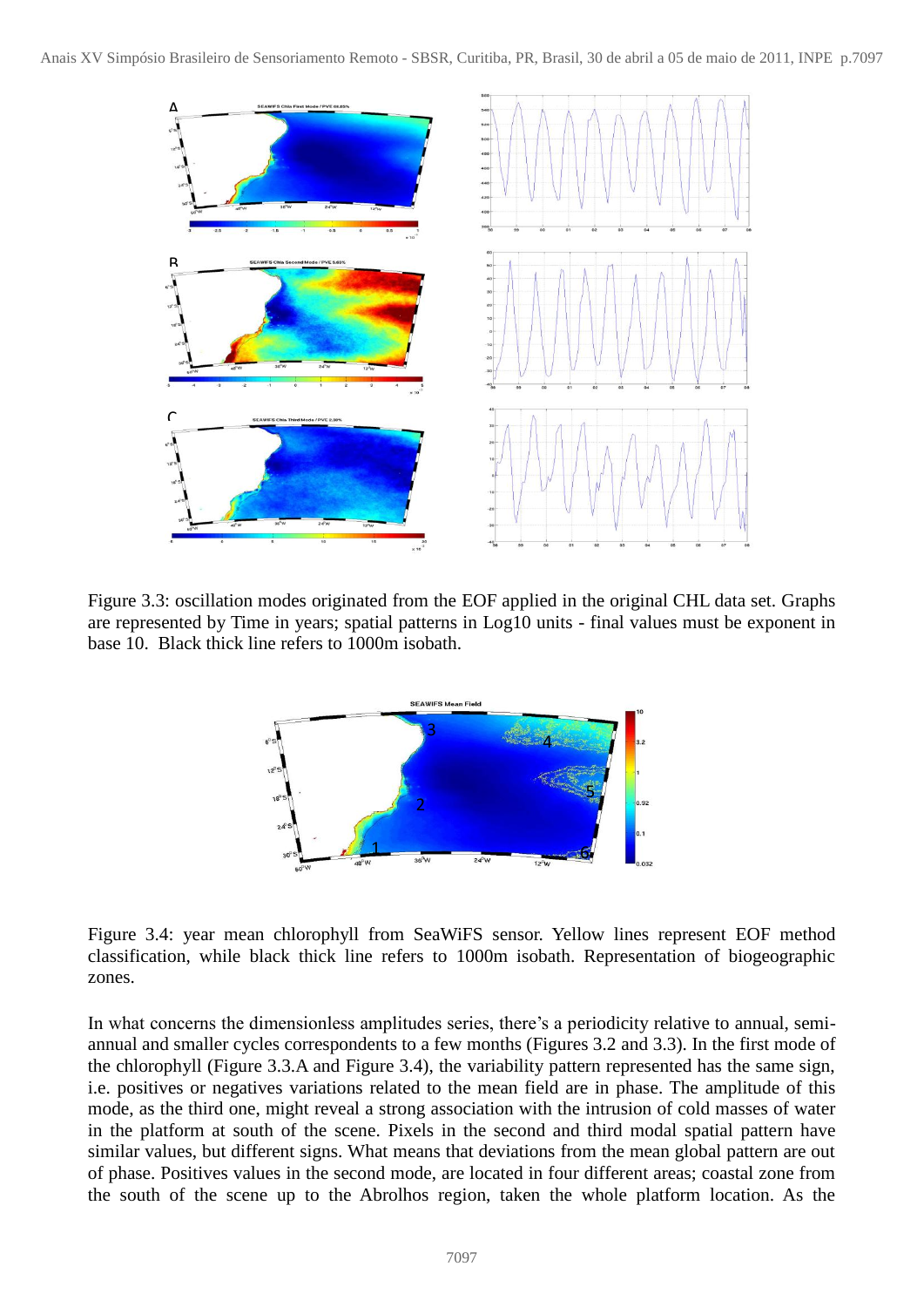Northeastern Equatorial zone probably influenced by the Benguela current and the African coast. Negatives values are associated to the subtropical gyre, and the east Brazilian coast. The time series from this mode appears to be related to inter-annual oscillations, with winter peaks. As the second one, the third spatial mode presents oscillations in phase, with the biggest amplitudes in the southeastern of the scene and some upwelling zones. The amplitude can be associated to a few months variability, as showed by two different peaks in the time series oscillation.

The normalized set amplitudes reveal values characteristic of the strong seasonal cycle, with variability in the Northwest of the scene. In second and third modes opposite oscillations between SST and CHL amplitudes are relevant in the years 2001 to 2003 and 2006 to 2008. This might be related to ENSO index (Figure 3.2 and 3.3). Common eigenfunctions and time-varying amplitudes for all data sets are evidence that the variables forcing were probably very similar in periods analyzed.

From EOF results, it is possible to classify the entire zone of the SA in representative areas from their variability (Figure 3.4). A space average of CHL and SST data in each zone will be applied to the basic statistical analyses, and the seasonal component removed from its time series by a three harmonic Fourier component, resulting in series of CHL (CHLA), sea level (SLA), SST anomalies (SSTA), which will be the basis for subsequent studies. For SST data is considerable further study of its anomalies, which may be possible to observe variability at other scales.

### **4. Conclusions**

To classify the whole South Atlantic region in biogeographic regions is a study that requires more statistical analyses and the correlation of two variables is a valid procedure, which could reveal knowledge enough to appoint exchanges of information between the existed zones.

Even under the strong influence of different Currents as the Subequatorial and Falklands, some of local phenomena as upwelling events and the eventual effects of Brasil-Malvinas systems, the area can be generally classified by a oligotrophic zone in the Subtropical Gyre rounded by euphotic provinces located most of all in the Brazilian platform.

### **5. References**

Bretherton, C. S., C. Smith; J. M. Wallace. 1992. **An intercomparison of methods for finding coupled patterns in climate data**. J. Clim. **5:** 541–560.

Ciotti, A. M.; Kampel, M. Concurrent Observations of Ocean Color and Sea Surface Temperature between Cabo Frio e Cabo São Tomé. SIMPOSIO BRASILEIRO DE SENSORIAMENTO REMOTO, 10, Foz de Iguaçu, 21-26 April, 2001. **Resumo...** INPE, p 785-791, 2001. Castro,B.M. & Miranda,L.B., 1998. **Physical Oceanography of the Western Atlantic Continental Shelf Located Between 4°N and 34°S**. In The Sea, 11, 209-251 pp.

Davis,L.C., 1973. **Statistics and data analysis in geology**. Wiley

Emery W,J, Thomson R.E. 1997. **Data Analysis Methods in Physical Oceanography**. Pergamon: Oxford.

Gigliotti, E. S; Moraes L. E. S.; Souza, R. B.; Sato, O. T. **Uso de parâmetros "All-pixel-SST" na estimativa de campos de TSM com base em dados do sensor AVHRR**. Anais XIV Simpósio Brasileiro de Sensoriamento Remoto, Natal, Brasil, 25-30 abril 2009, INPE, p. 6479-6486, 2009.

Hooker, S., and C. McClain, 2000. **The calibration and validation of SeaWiFS data**, Prog. Oceanogr., 45, 427 – 465.

Lentini,C.A.D., Podesta, G.G., Campos,E.J.D. & Olson,D.B., 2001. **Sea Surface Temperature Anomalies on the Western South Atlantic from 1982 to 1994**. Continental Shelf Research, 21, 89-112.

Longhurst, A.,1998. **Ecological Geography of the Sea, Academic**, San Diego, California.

Martinez Avellaneda, N. 2005. **El Ciclo Anual y Variabilidad de baja frecuencia de la Temperatura Superficial del Mar en el Océano Atlántico Sudoccidental**, Facultad de Ciencias Exactas y Naturales, Universidad de Buenos Aires, 139pp.

Matsuura, Y., 1986. **Contribuição ao estudo da estrutura oceanográfica da região sudeste entre Cabo Frio (RJ) e Cabo de Santa Marta Grande (SC).** Cienc. Cult., 38, 1439-1450.